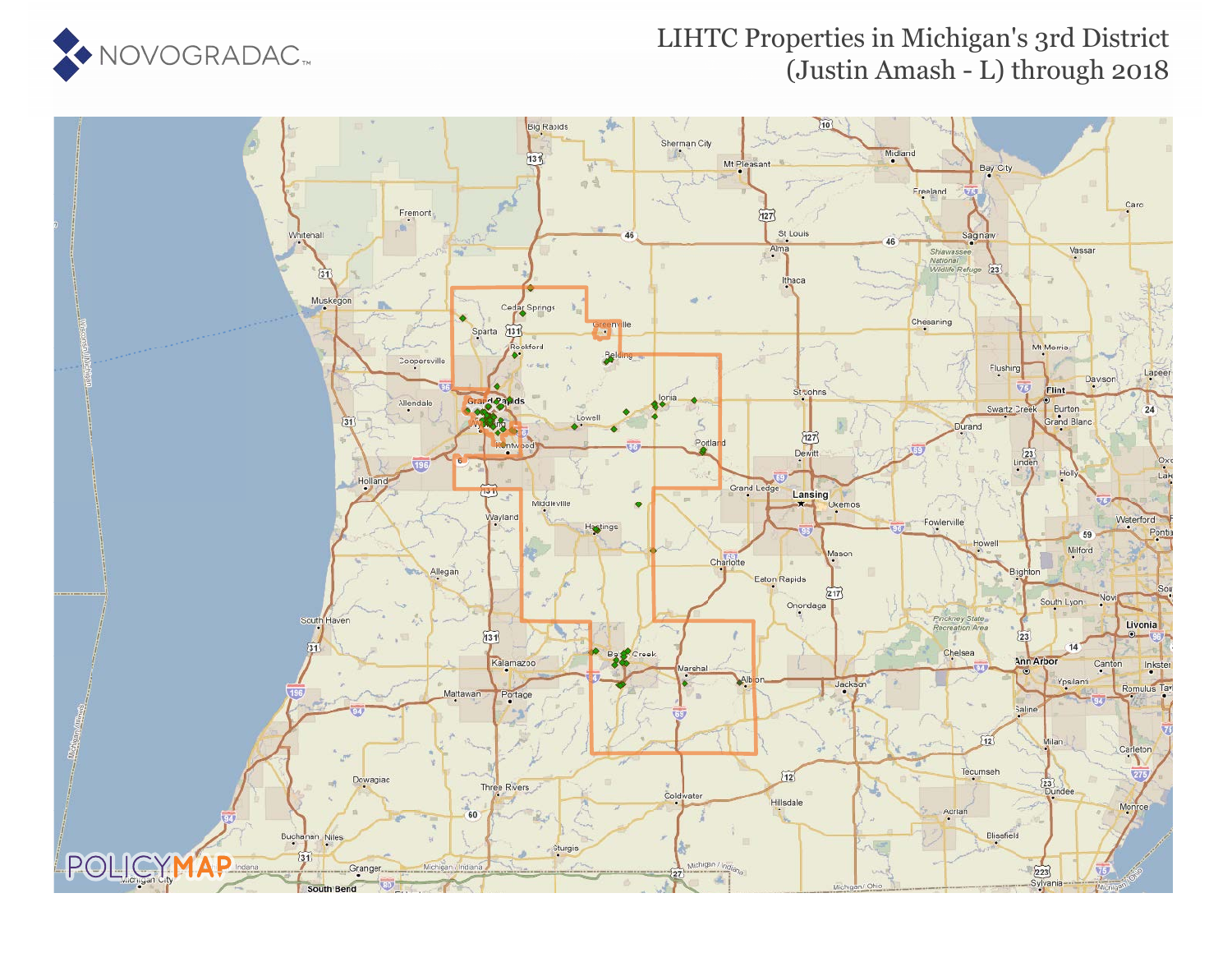| <b>Project Name</b>                    | <b>Address</b>                               | City                    | <b>State</b>           | <b>Zip Code</b> | Nonprofit<br><b>Sponsor</b> | <b>Allocation</b><br><b>Year</b> | <b>Annual</b><br><b>Allocated</b><br><b>Amount</b> | <b>Year Placed</b><br>in Service | <b>Construction Type</b>        | <b>Total</b><br><b>Units</b> | Low<br><b>Income</b><br><b>Units</b> | <b>Rent or</b><br><b>Income</b><br><b>Ceiling</b> | <b>Credit</b><br>Percentage                 | Tax-<br><b>Exempt</b><br><b>Bond</b> | <b>HUD Multi-</b><br>Family<br><b>Financing/Rental</b><br><b>Assistance</b> |
|----------------------------------------|----------------------------------------------|-------------------------|------------------------|-----------------|-----------------------------|----------------------------------|----------------------------------------------------|----------------------------------|---------------------------------|------------------------------|--------------------------------------|---------------------------------------------------|---------------------------------------------|--------------------------------------|-----------------------------------------------------------------------------|
| <b>JACKLYN APTS I</b>                  | 1250 KENWOOD $$\tt{BELDING}$$                |                         | MI                     | 48809           | No                          | 1995                             | $\$0$                                              | 1996                             | Acquisition and Rehab 28        |                              | 28                                   |                                                   | 30 % present $\,$ No $\,$<br>value          |                                      |                                                                             |
| <b>MARSH RIDGE</b>                     | 510 MARSH<br>RIDGE DR NW                     | <b>GRAND RAPIDS</b>     | MI                     | 49504           | No                          | 1994                             | $\$0$                                              | 1996                             | <b>New Construction</b>         | 99                           | 99                                   |                                                   | 70 % present No<br>value                    |                                      |                                                                             |
| NEW HOPE HOMES                         | 111 SHELBY ST<br>SW                          | <b>GRAND RAPIDS</b>     | M                      | 49507           | Yes                         | 1995                             | $\$0$                                              | 1996                             | <b>New Construction</b>         | 12                           | 12                                   |                                                   | $70\,\%$ present $\,$ No value              |                                      |                                                                             |
| PLEASANT PROSPECT<br><b>HOMES II</b>   | 816 MADISON<br>AVE SE                        | <b>GRAND RAPIDS</b>     | MI                     | 49507           | No                          | 1995                             | \$0\$                                              | 1996                             | New Construction                | 30                           | 30                                   |                                                   | $70\,\%$ present $\,$ No value              |                                      |                                                                             |
| <b>RIVERVIEW POINTE</b><br><b>APTS</b> | 120 RIVERSIDE<br>DR                          | <b>BATTLE CREEK</b>     | M                      | 49015           | $\mathbf{N}\mathbf{o}$      | 1995                             | \$0\$                                              | 1996                             | <b>New Construction</b>         | 100                          | 100                                  |                                                   | $70\,\%$ present $\,$ No $\,$ value         |                                      |                                                                             |
| <b>AMBROSE RIDGE</b>                   | 1501<br><b>ST NE</b>                         | WOODWORTH GRAND RAPIDS  | МI                     | 49525           | No                          | 1995                             | \$0\$                                              | 1997                             | <b>New Construction</b>         | 84                           | 84                                   |                                                   | $70\,\%$ present $\,$ No value              |                                      |                                                                             |
| <b>MARSH RIDGE II</b>                  | 470 MARSH<br><b>RIDGE DR NW</b>              | <b>GRAND RAPIDS</b>     | M                      | 49504           | No                          | 1996                             | \$0                                                | 1997                             | <b>New Construction</b>         | 50                           | 50                                   |                                                   | $70\,\%$ present $\,$ No value              |                                      |                                                                             |
| STONEBROOK II                          | 1880<br>STONEBROOK<br>DR NE                  | <b>GRAND RAPIDS</b>     | MI                     | 49505           | No                          | 1997                             | \$0\$                                              | 1997                             | New Construction                | 68                           | 20                                   |                                                   | $30\,\%$ present $\,$ Yes value             |                                      |                                                                             |
| <b>JACKLYN APTS III</b>                | 1250 KENWOOD BELDING<br>$\operatorname{AVE}$ |                         | MI                     | 48809           | $\mathbf{N}\mathbf{o}$      | 1997                             | \$0\$                                              | 1998                             | <b>Acquisition and Rehab 44</b> |                              | 44                                   |                                                   | <b>Both 30%</b><br>and 70%<br>present value | No                                   |                                                                             |
| THE LOFTS                              | 26 SHELDON<br><b>BLVD SE</b>                 | <b>GRAND RAPIDS</b>     | MI                     | 49503           | No                          | 1996                             | $\$0$                                              | 1998                             | Acquisition and Rehab 55        |                              | 55                                   |                                                   | $70\,\%$ present $\,$ No value              |                                      |                                                                             |
| STONEBROOK III                         | 1976<br>DR NE                                | STONEBROOK GRAND RAPIDS | $\mathbf{M}$           | 49505           | No                          | 1993                             | \$0\$                                              | 1998                             | <b>New Construction</b>         | 82                           | 82                                   |                                                   | $70\,\%$ present $\,$ No value              |                                      |                                                                             |
| WOODED VIEW APTS                       | 630 JOHNSON<br>RD                            | <b>IONIA</b>            | $\mathbf{M}\mathbf{I}$ | 48846           | $\mathbf {No}$              | 1997                             | $\$0$                                              | 1998                             | Acquisition and Rehab 40        |                              | $39\,$                               |                                                   | Both $30\%$<br>and $70\%$<br>present value  | No                                   |                                                                             |
| LOFTS, THE                             | $26\,$ SHELDON<br>$\operatorname{BLVD}$ SE   | <b>GRAND RAPIDS</b>     | MI                     | 49503-0000      | $\rm\thinspace No$          | 1996                             | \$400,822                                          | 1998                             | Acquisition and Rehab 55        |                              | 54                                   | 60% AMGI                                          | Both $30\%$<br>and 70%<br>present value     | No                                   | $\mathbf{N}\mathbf{o}$                                                      |

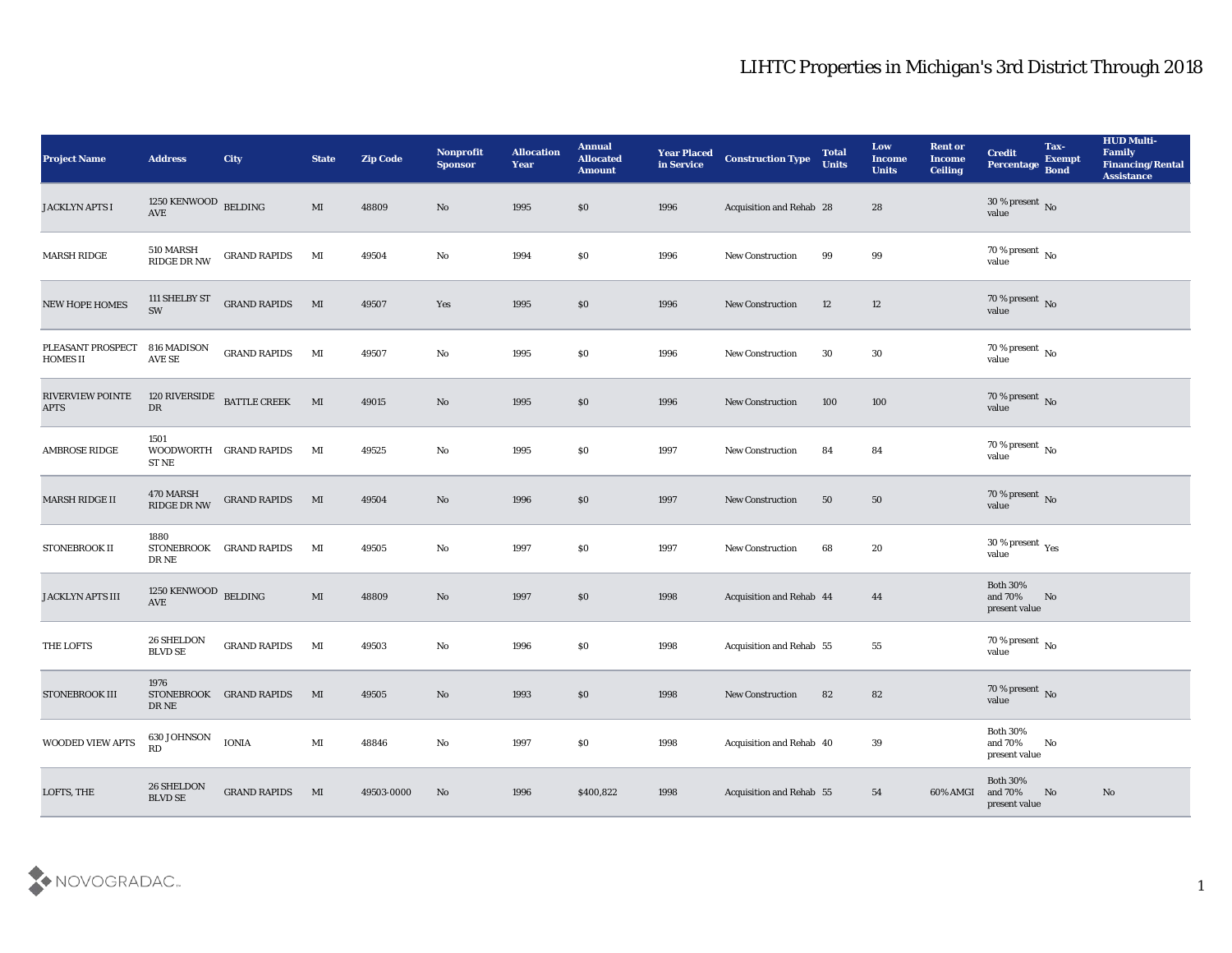| <b>Project Name</b>                  | <b>Address</b>                     | City                                                | <b>State</b>   | <b>Zip Code</b> | Nonprofit<br><b>Sponsor</b> | <b>Allocation</b><br><b>Year</b> | <b>Annual</b><br><b>Allocated</b><br><b>Amount</b> | <b>Year Placed</b><br>in Service | <b>Construction Type</b>                                                          | <b>Total</b><br><b>Units</b> | Low<br><b>Income</b><br><b>Units</b> | <b>Rent or</b><br><b>Income</b><br><b>Ceiling</b> | <b>Credit</b><br>Percentage                               | Tax-<br><b>Exempt</b><br><b>Bond</b> | <b>HUD Multi-</b><br>Family<br><b>Financing/Rental</b><br><b>Assistance</b> |
|--------------------------------------|------------------------------------|-----------------------------------------------------|----------------|-----------------|-----------------------------|----------------------------------|----------------------------------------------------|----------------------------------|-----------------------------------------------------------------------------------|------------------------------|--------------------------------------|---------------------------------------------------|-----------------------------------------------------------|--------------------------------------|-----------------------------------------------------------------------------|
| <b>HASTINGS NORTH</b><br><b>APTS</b> | 1633 N E ST                        | <b>HASTINGS</b>                                     | MI             | 49058           | No                          | 1997                             | $\$0$                                              | 1999                             | New Construction                                                                  | 24                           | 24                                   |                                                   | 30 % present $\,$ No $\,$<br>value                        |                                      |                                                                             |
| LENOX, CHAFFEE, GRAI 136 DIVISION    |                                    | <b>GRAND RAPIDS</b>                                 | MI             | 49503           | Yes                         | 1997                             | $\$0$                                              | 1999                             | Both New Construction 32<br>and $\ensuremath{\mathrm{A}}/\ensuremath{\mathrm{R}}$ |                              | 32                                   |                                                   | 70 % present $\sqrt{\ }$ No<br>value                      |                                      |                                                                             |
| <b>STONEBROOK III</b>                | 1801<br><b>STONEBROOK</b><br>DR NE | <b>GRAND RAPIDS</b>                                 | MI             |                 | No                          | 1997                             | \$0\$                                              | 1999                             | New Construction                                                                  | 64                           | 26                                   |                                                   | $30\,\%$ present $\,$ Yes value                           |                                      |                                                                             |
| <b>BLANCHARD APTS</b>                | $446$ BLANCHARD ST $\,$ MUIR $\,$  |                                                     | MI             | 48860           | No                          | 1999                             | \$0\$                                              | 2000                             | Acquisition and Rehab 16                                                          |                              | 16                                   |                                                   | <b>Both 30%</b><br>and $70\%$<br>present value            | No                                   |                                                                             |
| <b>OROIQUIS APTS</b>                 | 400 BRIDGE ST<br>$\mathbf{NW}$     | <b>GRAND RAPIDS</b>                                 | MI             | 49504           | $\mathbf {No}$              | 1999                             | \$0                                                | 2000                             | Acquisition and Rehab 27                                                          |                              | 27                                   |                                                   | $70\,\%$ present $\,$ No value                            |                                      |                                                                             |
| <b>FAIRWAY MEADOWS</b>               | 406 FAIRWAY<br><b>MDWS</b>         | <b>MARSHALL</b>                                     | MI             | 49068           | $\mathbf{N}\mathbf{o}$      | 2001                             | \$0                                                | 2002                             | <b>New Construction</b>                                                           | 10                           | 10                                   |                                                   | $70\,\%$ present $\,$ No value                            |                                      |                                                                             |
| <b>FERGUSON APTS CSH</b>             | 72 SHELDON<br><b>BLVD SE</b>       | <b>GRAND RAPIDS</b>                                 | $\mathbf{M}$   | 49503           | Yes                         | 2000                             | $\$0$                                              | 2002                             | Acquisition and Rehab 101                                                         |                              | 101                                  |                                                   | $70\,\%$ present $\,$ No value                            |                                      |                                                                             |
| <b>HARVEST HILL APTS</b>             | 100<br>CHILDSDALE<br>AVE NE        | <b>ROCKFORD</b>                                     | MI             | 49341           | No                          | 2001                             | \$0                                                | 2002                             | Acquisition and Rehab 46                                                          |                              | 46                                   |                                                   | <b>Both 30%</b><br>and $70\%$<br>present value            | No                                   |                                                                             |
| <b>LAKEWOOD APTS</b>                 | 220<br>PARSONAGE ST<br>SARANAC     |                                                     | $\mathbf{M}$ I | 48881           | No                          | 2002                             | \$0                                                | 2002                             | Acquisition and Rehab 24                                                          |                              | 24                                   |                                                   | <b>Both 30%</b><br>and 70%<br>present value               | No                                   |                                                                             |
| <b>TEAL RUN APTS</b>                 | 5220 HORIZON<br>${\rm D}{\rm R}$   | BATTLE CREEK                                        | MI             | 49015           | $\mathbf{N}\mathbf{o}$      | 2003                             | $\$0$                                              | 2002                             | <b>New Construction</b>                                                           | 150                          | 100                                  |                                                   | $30\,\%$ present $\,$ Yes value                           |                                      |                                                                             |
| <b>BRENTWOOD II APTS BRENTWOOD</b>   | 1207<br>ST                         | <b>BELDING</b>                                      | MI             | 48809           | No                          | 2003                             | \$0                                                | 2003                             | Acquisition and Rehab 48                                                          |                              | 48                                   |                                                   | <b>Both 30%</b><br>and 70%<br>present value               | No                                   |                                                                             |
| <b>THE GLOBE</b>                     |                                    | $315$ COMMERCE $\:$ GRAND RAPIDS $\qquad$ MI AVE SW |                | 49503           | $\mathbf {No}$              | 2001                             | $\$0$                                              | 2003                             | Acquisition and Rehab 110                                                         |                              | 88                                   |                                                   | <b>Both 30%</b><br>and $70\%$ $~$ No $~$<br>present value |                                      |                                                                             |
| MARSH RIDGE III                      | 470 MARSH<br>RIDGE DR NW           | <b>GRAND RAPIDS</b>                                 | MI             | 49504           | $\rm\thinspace No$          | 2004                             | \$0                                                | 2003                             | New Construction                                                                  | 131                          | 130                                  |                                                   | $30\,\%$ present $\,$ Yes value                           |                                      |                                                                             |

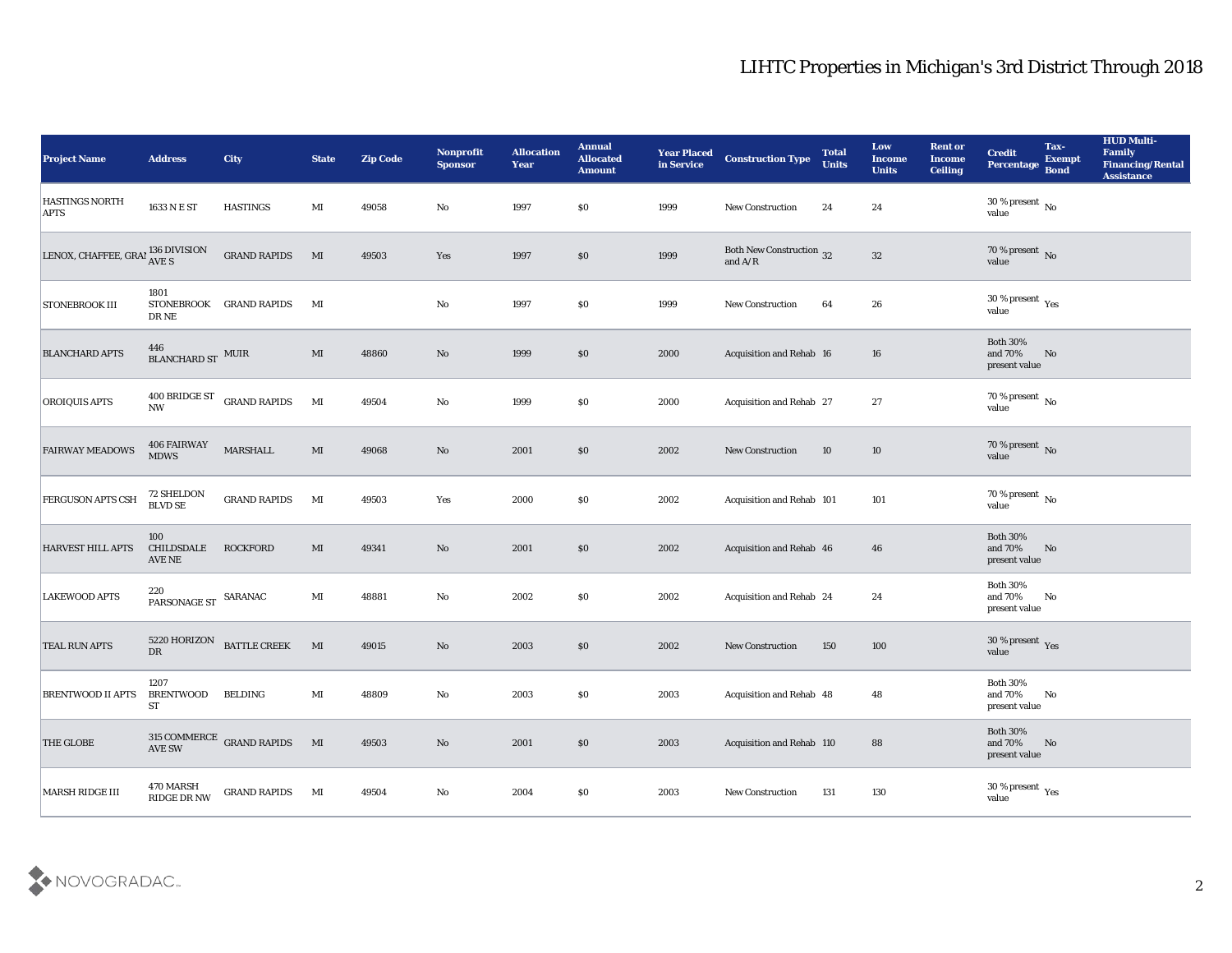| <b>Project Name</b>                                                 | <b>Address</b>                                     | City                                    | <b>State</b>           | <b>Zip Code</b> | Nonprofit<br><b>Sponsor</b> | <b>Allocation</b><br><b>Year</b> | <b>Annual</b><br><b>Allocated</b><br><b>Amount</b> | Year Placed<br>in Service | <b>Construction Type</b>                                                                 | <b>Total</b><br><b>Units</b> | Low<br><b>Income</b><br><b>Units</b> | <b>Rent or</b><br><b>Income</b><br>Ceiling | <b>Credit</b><br>Percentage                 | Tax-<br><b>Exempt</b><br><b>Bond</b> | <b>HUD Multi-</b><br>Family<br><b>Financing/Rental</b><br><b>Assistance</b> |
|---------------------------------------------------------------------|----------------------------------------------------|-----------------------------------------|------------------------|-----------------|-----------------------------|----------------------------------|----------------------------------------------------|---------------------------|------------------------------------------------------------------------------------------|------------------------------|--------------------------------------|--------------------------------------------|---------------------------------------------|--------------------------------------|-----------------------------------------------------------------------------|
| <b>SHELBORNE PARK</b>                                               | 109<br><b>SPRINGVIEW</b><br>DR                     | <b>BATTLE CREEK</b>                     | MI                     | 49037           | No                          | 2001                             | \$0                                                | 2003                      | <b>New Construction</b>                                                                  | 48                           | 48                                   |                                            | $70\,\%$ present $\,$ No value              |                                      |                                                                             |
| <b>VALLEY VIEW III</b>                                              | 718 N STATE ST IONIA                               |                                         | MI                     | 48846           | No                          | 2004                             | \$0                                                | 2003                      | New Construction                                                                         | 39                           | 39                                   |                                            | $30\,\%$ present $\,$ Yes value             |                                      |                                                                             |
| <b>THE VILLAGE AT</b><br><b>IRVING PARK</b>                         | 115 W ST                                           | <b>BATTLE CREEK</b>                     | MI                     | 49037           | No                          | 2001                             | \$0                                                | 2003                      | <b>Both New Construction 39</b><br>and $\ensuremath{\mathrm{A}}/\ensuremath{\mathrm{R}}$ |                              | $39\,$                               |                                            | $70\,\%$ present $\,$ No value              |                                      |                                                                             |
| <b>WALNUT GROVE APTS</b>                                            |                                                    | $876$ SHEFFIELD $\;$ GRAND RAPIDS ST SW | MI                     | 49503           | $\mathbf{No}$               | 2003                             | \$0                                                | 2003                      | Acquisition and Rehab 80                                                                 |                              | 80                                   |                                            | <b>Both 30%</b><br>and 70%<br>present value | No                                   |                                                                             |
| <b>BROOKSTONE APTS</b><br>(BATTLE CREEK)                            | 5730 DAHLIA<br>$\mathbf{D}\mathbf{R}$              | <b>BATTLE CREEK</b>                     | MI                     | 49015           | No                          | 2001                             | \$0                                                | 2003                      | <b>New Construction</b>                                                                  | 100                          | 100                                  |                                            | $70\,\%$ present $\,$ No value              |                                      |                                                                             |
| <b>BELLEVIEW PLACE</b><br><b>APTS</b>                               | 121 BELLEVIEW $\,$ IONIA<br>$\mathbf{D}\mathbf{R}$ |                                         | $\mathbf{M}\mathbf{I}$ | 48846           | $\mathbf{No}$               | 2005                             | \$0                                                | 2004                      | <b>New Construction</b>                                                                  | 48                           | 48                                   |                                            | $30\,\%$ present $\,$ Yes value             |                                      |                                                                             |
| <b>EMERALD CREEK</b>                                                | 3462 HALEH<br>$CIRSE$                              | <b>GRAND RAPIDS</b>                     | M                      | 49546           | No                          | 2003                             | \$0                                                | 2004                      | New Construction                                                                         | 64                           | 29                                   |                                            | $30\,\%$ present $\,$ Yes value             |                                      |                                                                             |
| <b>HERON COURTYARD</b><br><b>PERMANENT</b><br><b>SUPPORTIVE HOU</b> | $\rm NE$                                           | 1138 HERON CT GRAND RAPIDS              | MI                     | 49505           | $\mathbf{No}$               | 2002                             | \$0                                                | 2004                      | New Construction                                                                         | 33                           | 33                                   |                                            | $70\,\%$ present $\,$ No value              |                                      |                                                                             |
| <b>BCS APTS</b>                                                     | 1168 MADISON<br>$\operatorname{AVE}$ SE            | <b>GRAND RAPIDS</b>                     | MI                     | 49507           | $\mathbf{N}\mathbf{o}$      | 2004                             | \$0                                                | 2005                      | <b>Acquisition and Rehab 2</b>                                                           |                              | $\boldsymbol{2}$                     |                                            | <b>Both 30%</b><br>and 70%<br>present value | No                                   |                                                                             |
| <b>MADISON HALL</b><br><b>TOWNHOMES</b>                             | 1221 MADISON<br>AVE SE                             | <b>GRAND RAPIDS</b>                     | MI                     | 49507           | $\mathbf{No}$               | 2004                             | \$0                                                | 2005                      | New Construction                                                                         | 12                           | 12                                   |                                            | $70\,\%$ present $\,$ No value              |                                      |                                                                             |
| <b>EMERALD CREEK</b><br><b>PHASE II</b>                             | 2200 E<br>NE                                       | BELTLINE AVE GRAND RAPIDS               | MI                     | 49525           | No                          | 2005                             | \$0                                                | 2005                      | <b>New Construction</b>                                                                  | 30                           | 15                                   |                                            | $30\,\%$ present $\,$ Yes value             |                                      |                                                                             |
| <b>FAIRWAY MEADOWS II</b>                                           | 408 FAIRWAY<br>MDWS                                | MARSHALL                                | $\mathbf{M}$ I         | 49068           | $\mathbf {No}$              | 2004                             | \$0                                                | 2005                      | New Construction                                                                         | 12                           | $12\,$                               |                                            | 70 % present No<br>value                    |                                      |                                                                             |
| <b>LIBERTY COMMONS</b>                                              |                                                    | 180 CARL AVE BATTLE CREEK               | MI                     | 49037           | $\mathbf {No}$              | 2004                             | \$709,071                                          | 2005                      | Acquisition and Rehab 158                                                                |                              | 158                                  | 60% AMGI                                   | Both $30\%$<br>and 70%<br>present value     | $\mathbf{N}\mathbf{o}$               |                                                                             |

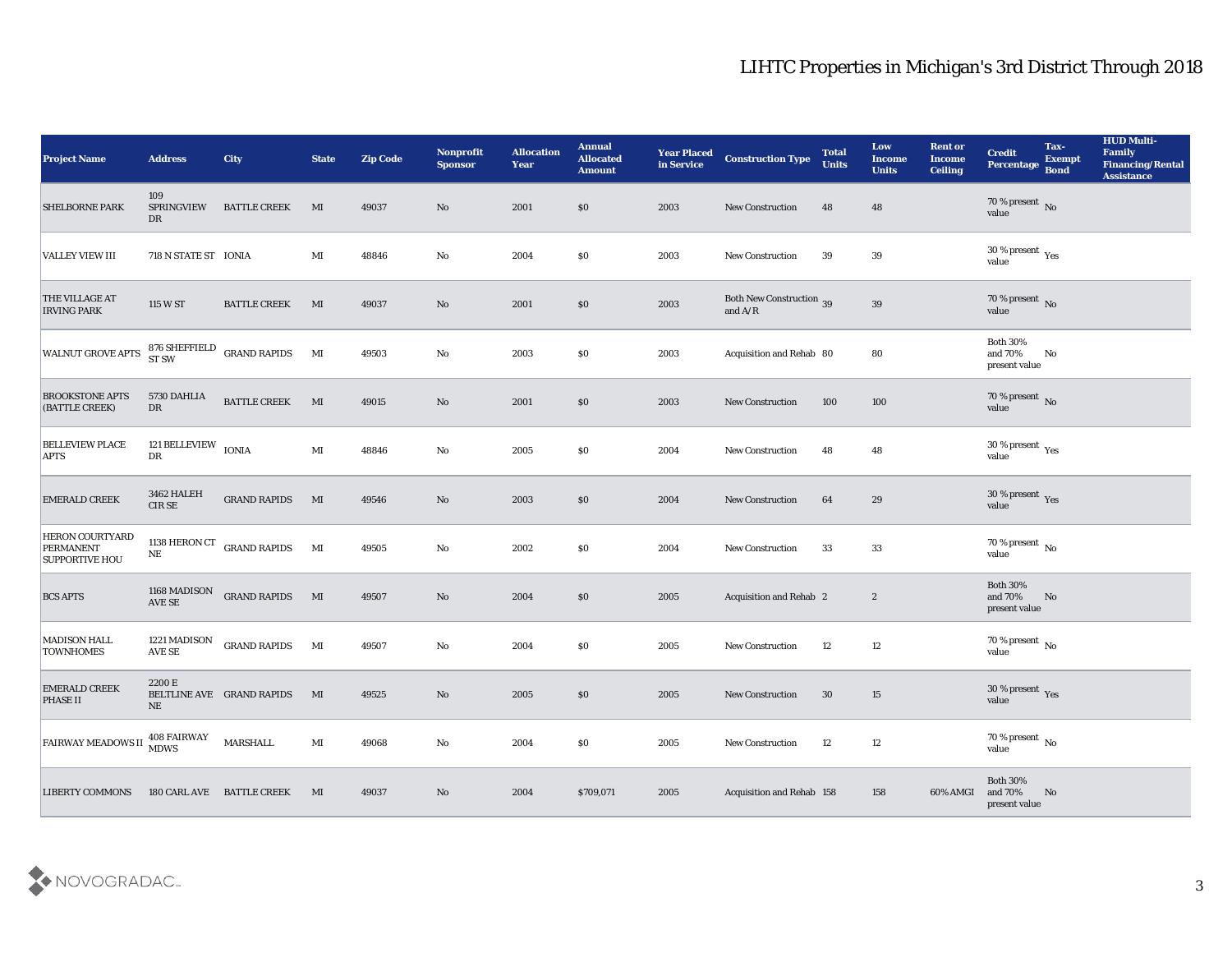| <b>Project Name</b>                                           | <b>Address</b>                        | <b>City</b>                 | <b>State</b> | <b>Zip Code</b> | Nonprofit<br><b>Sponsor</b> | <b>Allocation</b><br><b>Year</b> | <b>Annual</b><br><b>Allocated</b><br><b>Amount</b> | <b>Year Placed</b><br>in Service | <b>Construction Type</b>                                                                 | <b>Total</b><br><b>Units</b> | Low<br><b>Income</b><br><b>Units</b> | <b>Rent or</b><br>Income<br><b>Ceiling</b> | <b>Credit</b><br>Percentage                 | Tax-<br><b>Exempt</b><br><b>Bond</b> | <b>HUD Multi-</b><br>Family<br><b>Financing/Rental</b><br><b>Assistance</b> |
|---------------------------------------------------------------|---------------------------------------|-----------------------------|--------------|-----------------|-----------------------------|----------------------------------|----------------------------------------------------|----------------------------------|------------------------------------------------------------------------------------------|------------------------------|--------------------------------------|--------------------------------------------|---------------------------------------------|--------------------------------------|-----------------------------------------------------------------------------|
| MT MERCY HOUSING<br><b>DEVELOPMENT II</b>                     | <b>NW</b>                             | 1425 BRIDGE ST GRAND RAPIDS | MI           | 49504           | Yes                         | 2003                             | \$0                                                | 2005                             | <b>New Construction</b>                                                                  | 55                           | 55                                   |                                            | $70\,\%$ present $\,$ No $\,$<br>value      |                                      |                                                                             |
| <b>SHELDON HOUSING</b><br><b>DEVELOPMENT</b>                  | AVE SE                                | 1010 SHELDON GRAND RAPIDS   | ML           | 49507           | Yes                         | 2004                             | \$0                                                | $\boldsymbol{2005}$              | <b>Both New Construction 45</b><br>and $\ensuremath{\mathrm{A}}/\ensuremath{\mathrm{R}}$ |                              | 45                                   |                                            | <b>Both 30%</b><br>and 70%<br>present value | No                                   |                                                                             |
| THE AVENUE APTS                                               | 1300 MADISON<br>AVE SE                | <b>GRAND RAPIDS</b>         | MI           | 49507           | No                          | 2005                             | \$120,135                                          | 2006                             | New Construction                                                                         | 10                           | 10                                   | 60% AMGI                                   | 70 % present $\,$ No $\,$<br>value          |                                      |                                                                             |
| <b>MILDRED HOUTING</b>                                        | 35 E MAPLE ST SAND LAKE               |                             | MI           | 49343           | No                          | 2005                             | \$96,972                                           | 2006                             | <b>Acquisition and Rehab 32</b>                                                          |                              | 32                                   | 60% AMGI                                   | <b>Both 30%</b><br>and 70%<br>present value | No                                   |                                                                             |
| <b>SPRINGVIEW TOWER</b>                                       | 231<br><b>SPRINGVIEW</b><br>DR        | <b>BATTLE CREEK</b>         | MI           | 49037           | No                          | 2006                             | \$249,574                                          | 2006                             | Acquisition and Rehab 175                                                                |                              | 175                                  | 60% AMGI                                   | <b>Both 30%</b><br>and 70%<br>present value | Yes                                  |                                                                             |
| <b>RESIDENCES AT</b><br><b>WESTBROOK PLACE I</b>              | 183 W ST                              | <b>BATTLE CREEK</b>         | MI           | 49037           | No                          | 2004                             | \$849,617                                          | 2006                             | Acquisition and Rehab 69                                                                 |                              | 68                                   | 60% AMGI                                   | <b>Both 30%</b><br>and 70%<br>present value | No                                   |                                                                             |
| <b>BELLEVIEW PLACE II</b>                                     | 127 BELLEVIEW $\,$ IONIA<br><b>DR</b> |                             | MI           | 48846           | No                          | 2007                             | \$142,048                                          | 2006                             | <b>New Construction</b>                                                                  | 49                           | 44                                   | 60% AMGI                                   | $30\,\%$ present $\,$ Yes value             |                                      |                                                                             |
| <b>WESTON APTS</b>                                            | <b>44 IONIA AVE</b><br><b>SW</b>      | <b>GRAND RAPIDS</b>         | $\mathbf{M}$ | 49503           | No                          | 2007                             | \$523,426                                          | 2006                             | Acquisition and Rehab 190                                                                |                              | 190                                  | 60% AMGI                                   | $30\,\%$ present $\,$ Yes value             |                                      |                                                                             |
| <b>CAMPAU COMMONS</b><br><b>HOUSING</b><br><b>DEVELOPMENT</b> | 835 COMMONS<br><b>AVE SW</b>          | <b>GRAND RAPIDS</b>         | MI           | 49507           | Yes                         | 2005                             | \$1,303,485                                        | 2007                             | <b>New Construction</b>                                                                  | 92                           | 92                                   | 60% AMGI                                   | $70\,\%$ present $\,$ No $\,$<br>value      |                                      |                                                                             |
| <b>HASTINGS MEADOW</b><br><b>APTS</b>                         | 1536 N E ST                           | <b>HASTINGS</b>             | MI           | 49058           | No                          | 2006                             | \$69,566                                           | 2007                             | Acquisition and Rehab 24                                                                 |                              | 24                                   | 60% AMGI                                   | <b>Both 30%</b><br>and 70%<br>present value | No                                   |                                                                             |
| METROPOLITAN PARK 350 IONIA AVE<br><b>APTS</b>                | SW                                    | <b>GRAND RAPIDS</b>         | MI           | 49503           | No                          | 2005                             | \$459,428                                          | 2007                             | <b>New Construction</b>                                                                  | 24                           | 24                                   | 60% AMGI                                   | 70 % present $\,$ No $\,$<br>value          |                                      |                                                                             |
| <b>UPTOWN VILLAGE</b>                                         | 950 WEALTHY<br>$\operatorname{STSE}$  | <b>GRAND RAPIDS</b> MI      |              | 49506           | $\rm\thinspace No$          | 2006                             | \$468,703                                          | 2007                             | New Construction                                                                         | 24                           | 24                                   | 60% AMGI                                   | $70$ % present $\,$ No $\,$ value           |                                      |                                                                             |
| <b>RESIDENCES AT</b><br><b>WESTBROOK PLACE II</b>             | 183 W ST                              | <b>BATTLE CREEK</b>         | MI           | 49037           |                             | 2007                             | \$944,763                                          | 2008                             | New Construction                                                                         | 48                           | 48                                   | 60% AMGI                                   | 70 % present No<br>value                    |                                      |                                                                             |

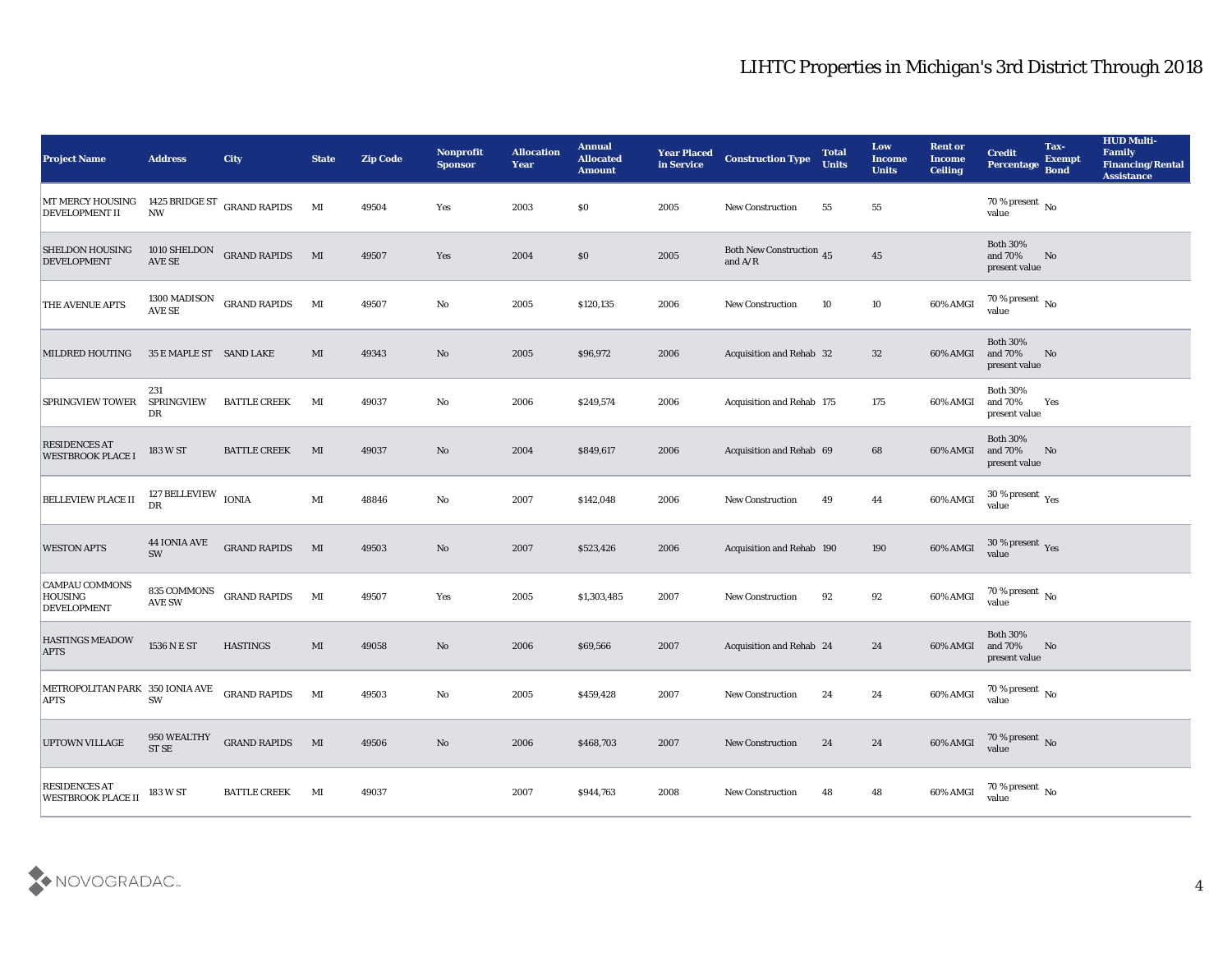| <b>Project Name</b>                                                                                 | <b>Address</b>                      | <b>City</b>                              | <b>State</b> | <b>Zip Code</b> | Nonprofit<br><b>Sponsor</b> | <b>Allocation</b><br><b>Year</b> | <b>Annual</b><br><b>Allocated</b><br><b>Amount</b> | <b>Year Placed</b><br>in Service | <b>Construction Type</b>  | <b>Total</b><br><b>Units</b> | Low<br><b>Income</b><br><b>Units</b> | <b>Rent or</b><br><b>Income</b><br><b>Ceiling</b> | <b>Credit</b><br>Percentage                 | Tax-<br><b>Exempt</b><br><b>Bond</b> | <b>HUD Multi-</b><br>Family<br><b>Financing/Rental</b><br><b>Assistance</b> |
|-----------------------------------------------------------------------------------------------------|-------------------------------------|------------------------------------------|--------------|-----------------|-----------------------------|----------------------------------|----------------------------------------------------|----------------------------------|---------------------------|------------------------------|--------------------------------------|---------------------------------------------------|---------------------------------------------|--------------------------------------|-----------------------------------------------------------------------------|
| <b>RIVERWALK APTS</b>                                                                               | 1501 DEBORAH<br>${\rm D}{\rm R}$    | LOWELL                                   | MI           | 49331           |                             | 2007                             | \$93,063                                           | 2008                             | Acquisition and Rehab 48  |                              | 48                                   | 60% AMGI                                          | $30\,\%$ present $\,$ No value              |                                      |                                                                             |
| <b>ROOSEVELT PARK</b><br><b>LOFTS</b>                                                               | 1363<br><b>GRANDVILLE</b><br>AVE SW | <b>GRAND RAPIDS</b>                      | MI           | 49503           |                             | 2007                             | \$367,479                                          | 2008                             | Acquisition and Rehab 21  |                              | 21                                   | 60% AMGI                                          | $70$ % present $\,$ No $\,$ value           |                                      |                                                                             |
| VERNE BARRY PLACE                                                                                   | 60 DIVISION<br>AVE S                | <b>GRAND RAPIDS</b>                      | MI           | 49503           |                             | 2005                             | \$184,561                                          | 2008                             | Acquisition and Rehab 116 |                              | 116                                  | 60% AMGI                                          | $70\,\%$ present $\,$ No value              |                                      |                                                                             |
| 101 SOUTH DIVISION<br><b>LOFTS</b>                                                                  | 101 DIVISION<br>AVE S               | <b>GRAND RAPIDS</b>                      | MI           | 49503           | $\mathbf{N}\mathbf{o}$      | 2008                             | \$492,163                                          | 2009                             | New Construction          | 20                           | $20\,$                               | 60% AMGI                                          | $70\,\% \,present \over value$              |                                      |                                                                             |
| <b>SILVER STAR APTS</b>                                                                             | 5500<br>ARMSTRONG<br>RD             | <b>BATTLE CREEK</b>                      | MI           | 49037           |                             | 2007                             | \$571,169                                          | 2009                             | <b>New Construction</b>   | 76                           | 76                                   | 60% AMGI                                          | $70\,\%$ present $\,$ No value              |                                      |                                                                             |
| $\boxed{\text{BRIDGE} \, \text{STREET}\, \text{PLACE} \, \text{761} \, \text{BRIDGE} \, \text{ST}}$ |                                     | <b>GRAND RAPIDS</b>                      | MI           | 49504           | Yes                         | 2008                             | \$336,296                                          | 2010                             | Acquisition and Rehab 16  |                              | 16                                   | 60% AMGI                                          | <b>Both 30%</b><br>and 70%<br>present value | No                                   |                                                                             |
| <b>GOODRICH APTS</b>                                                                                | 339 DIVISION<br>AVE S               | <b>GRAND RAPIDS</b> MI                   |              | 49503           | No                          | 2009                             | \$190,504                                          | 2010                             | Acquisition and Rehab 14  |                              | 14                                   | 60% AMGI                                          | <b>Both 30%</b><br>and 70%<br>present value | No                                   |                                                                             |
| <b>DIVISION PARK</b><br><b>AVENUE APTS</b>                                                          | 209 DIVISION<br>AVE S               | <b>GRAND RAPIDS</b>                      | MI           | 49503           | No                          | 2010                             | \$725,792                                          | 2011                             | <b>New Construction</b>   | 30                           | 30                                   | 60% AMGI                                          | 30 % present $\,$ No $\,$<br>value          |                                      | No                                                                          |
| <b>SERRANO LOFTS</b>                                                                                | SW                                  | 17 WILLIAMS ST $\,$ GRAND RAPIDS         | M            | 49503           | No                          | 2010                             | \$455,123                                          | 2011                             | <b>New Construction</b>   | 15                           | 15                                   | 60% AMGI                                          | $30\,\%$ present $\,$ No value              |                                      | No                                                                          |
| <b>GOLDEN BRIDGE</b><br><b>MANOR</b>                                                                | 248 DIVINE<br><b>HWY</b>            | <b>PORTLAND</b>                          | MI           | 48875           |                             | Insufficient<br>Data             | $\$0$                                              | Insufficient<br>Data             | Not Indicated             | 22                           | $\bf{0}$                             |                                                   | Not<br>Indicated                            |                                      |                                                                             |
| <b>HERON MANOR</b><br><b>ENHANCED</b><br>SUPPORTIVE HOUSING ST NE                                   |                                     | 2106 LEONARD GRAND RAPIDS                | MI           | 49505           |                             | Insufficient<br>Data             | $\$0$                                              | Insufficient<br>Data             | Not Indicated             | 25                           | $\bf{0}$                             |                                                   | Not<br>Indicated                            |                                      |                                                                             |
| <b>KELSEY APTS</b>                                                                                  | <b>SW</b>                           | 14 WILLIAMS ST $\,$ GRAND RAPIDS $\,$ MI |              | 49503           |                             | $\bold{Insufficient}$<br>Data    | $\$0$                                              | Insufficient<br>Data             | Not Indicated             | 12                           | $\mathbf 0$                          |                                                   | Not<br>Indicated                            |                                      |                                                                             |
| <b>MALLARD POND</b>                                                                                 | 611 E<br><b>WOODLAWN</b><br>AVE     | <b>HASTINGS</b>                          | $\mathbf{M}$ | 49058           |                             | Insufficient<br>Data             | $\$0$                                              | Insufficient<br>Data             | Not Indicated             | 37                           | $\bf{0}$                             |                                                   | Not<br>Indicated                            |                                      |                                                                             |

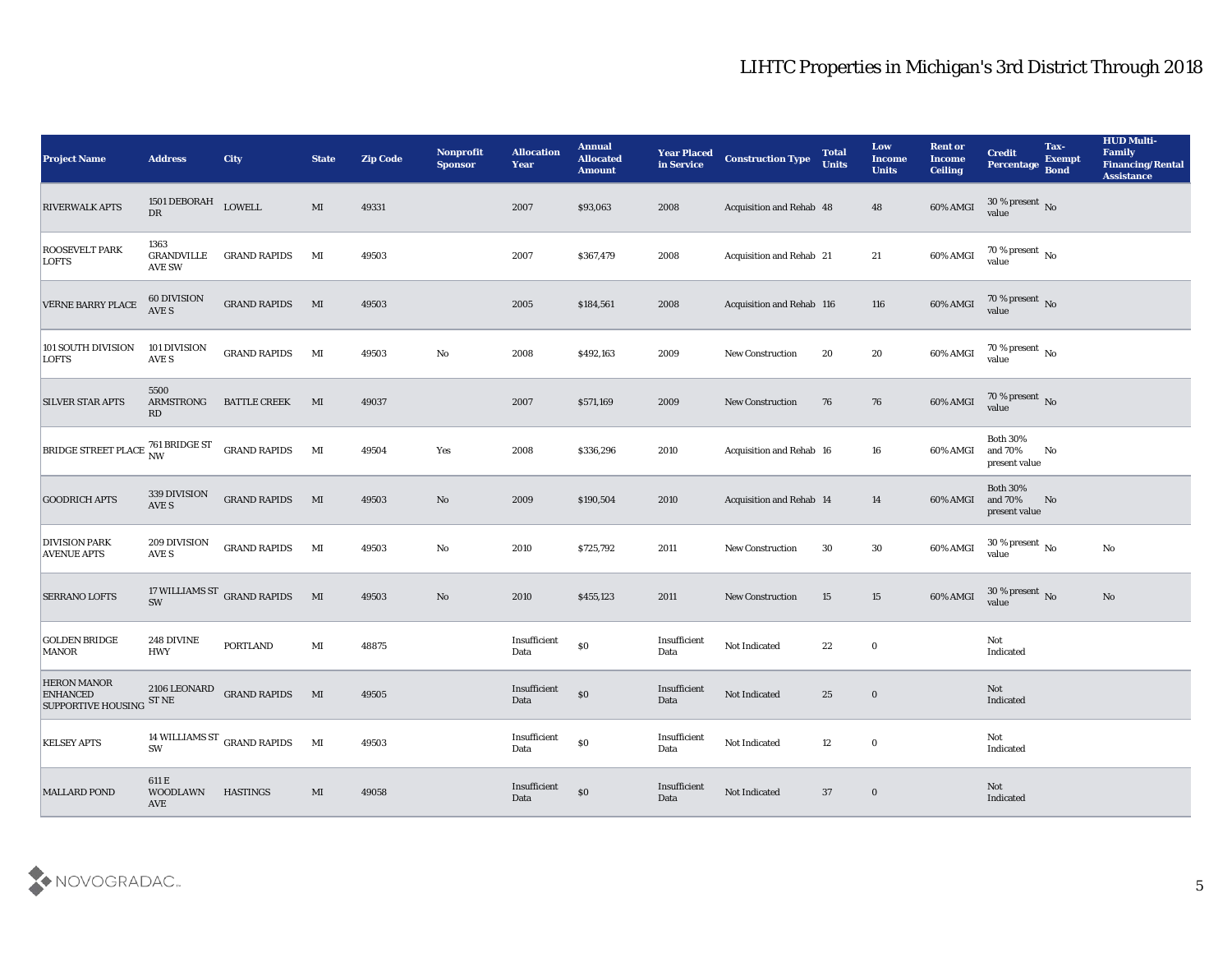| <b>Project Name</b>                                  | <b>Address</b>                | <b>City</b>                          | <b>State</b>           | <b>Zip Code</b> | Nonprofit<br><b>Sponsor</b> | <b>Allocation</b><br><b>Year</b> | <b>Annual</b><br><b>Allocated</b><br><b>Amount</b> | <b>Year Placed</b><br>in Service | <b>Construction Type</b>       | <b>Total</b><br><b>Units</b> | Low<br><b>Income</b><br><b>Units</b> | <b>Rent or</b><br><b>Income</b><br><b>Ceiling</b> | <b>Credit</b><br>Percentage                 | Tax-<br><b>Exempt</b><br><b>Bond</b> | <b>HUD Multi-</b><br>Family<br><b>Financing/Rental</b><br><b>Assistance</b> |
|------------------------------------------------------|-------------------------------|--------------------------------------|------------------------|-----------------|-----------------------------|----------------------------------|----------------------------------------------------|----------------------------------|--------------------------------|------------------------------|--------------------------------------|---------------------------------------------------|---------------------------------------------|--------------------------------------|-----------------------------------------------------------------------------|
| <b>QUAIL RIDGE</b>                                   | 635 HANNAH<br>${\rm LN}$      | <b>HASTINGS</b>                      | $\mathbf{M}$ I         | 49058           |                             | Insufficient<br>Data             | $\$0$                                              | Insufficient<br>Data             | Not Indicated                  | 48                           | $\bf{0}$                             |                                                   | Not<br>Indicated                            |                                      |                                                                             |
| <b>RED FLANNEL</b>                                   | 349 OAK CT                    | CEDAR SPRINGS MI                     |                        | 49319           |                             | Insufficient<br>Data             | $\$0$                                              | Insufficient<br>Data             | Not Indicated                  | 47                           | $\bf{0}$                             |                                                   | Not<br>Indicated                            |                                      |                                                                             |
| $1702$ EASTERN AVE SE                                | 1702 EASTERN<br>AVE SE        | <b>GRAND RAPIDS</b>                  | MI                     | 49507           | $\rm\thinspace No$          | 1987                             | \$0                                                | 1987                             | Acquisition and Rehab 2        |                              | $\boldsymbol{2}$                     |                                                   | <b>Both 30%</b><br>and 70%<br>present value | No                                   |                                                                             |
| <b>OLD MILL OF SAND</b><br><b>LAKE APTS</b>          | 86 THIRD ST                   | <b>SAND LAKE</b>                     | MI                     | 49343           | $\rm\thinspace No$          | 1987                             | \$0\$                                              | 1987                             | New Construction               | 16                           | 16                                   |                                                   | $30\,\%$ present $\,$ No value              |                                      |                                                                             |
| 122 N DEXTER ST                                      | 122 N DEXTER<br>ST            | <b>IONIA</b>                         | $\mathbf{M}$ I         | 48846           |                             | 1988                             | \$0\$                                              | 1988                             | Acquisition and Rehab 28       |                              | 16                                   |                                                   | Not<br>Indicated                            | No                                   |                                                                             |
| <b>847 UNION AVE SE</b>                              |                               | $847$ UNION AVE $\,$ GRAND RAPIDS SE | M                      | 49507           |                             | 1988                             | $\$0$                                              | 1988                             | <b>Acquisition and Rehab 1</b> |                              | $\mathbf{1}$                         |                                                   | Not<br>Indicated                            | No                                   |                                                                             |
| DWELLING PLACE INN $^{44}$ 1/2 DIVISION GRAND RAPIDS |                               |                                      | MI                     | 49503           |                             | 1989                             | \$0\$                                              | 1989                             | Acquisition and Rehab 86       |                              | 86                                   |                                                   | Not<br>Indicated                            | Yes                                  |                                                                             |
| <b>VILLAS OF</b><br><b>CHARLEMAGNE</b>               |                               | 709 TOULOUSE BATTLE CREEK            | MI                     | 49017           |                             | 1989                             | \$0\$                                              | 1989                             | <b>New Construction</b>        | 30                           | $6\phantom{.}6$                      |                                                   | Not<br>Indicated                            | Yes                                  |                                                                             |
| MINGES CREEK                                         | 151 MINGES<br><b>CREEK PL</b> | <b>BATTLE CREEK</b>                  | MI                     | 49015           |                             | 1988                             | \$0\$                                              | 1990                             | <b>New Construction</b>        | 192                          |                                      | 39                                                | Not<br>$\operatorname{Indicated}$           | Yes                                  |                                                                             |
| <b>CROSSWINDS MANOR</b>                              | 901 N BRIDGE<br>ST            | <b>BELDING</b>                       | $\mathbf{M}\mathbf{I}$ | 48809           | $\rm\thinspace No$          | 1991                             | \$0\$                                              | 1991                             | <b>New Construction</b>        | 24                           | 23                                   |                                                   | $30\,\%$ present $\,$ No value              |                                      |                                                                             |
| <b>HOPE COMMUNITY</b>                                | SW                            | 1024 IONIA AVE GRAND RAPIDS          | MI                     | 49507           | Yes                         | 1991                             | $\$0$                                              | 1991                             | <b>New Construction</b>        | 12                           | 12                                   |                                                   | 70 % present $\,$ No $\,$<br>value          |                                      |                                                                             |
| <b>VALLEY VIEW APTS</b>                              | 741 VALLEY<br>$\,$ VIEW DR    | $\mathop{\bf IONIA}\nolimits$        | $\mathbf{M}\mathbf{I}$ | 48846           | $\mathbf {No}$              | 1991                             | $\$0$                                              | 1991                             | New Construction               | 72                           | 22                                   |                                                   | 30 % present $_{\rm Yes}$<br>value          |                                      |                                                                             |
| REFLECTIONS SENIOR 500 HALL ST SE GRAND RAPIDS       |                               |                                      | MI                     | 49507           | ${\bf No}$                  | 2011                             | \$1,191,712                                        | 2012                             | Acquisition and Rehab 60       |                              | $\bf{60}$                            | 60% AMGI                                          | Both $30\%$<br>and 70%<br>present value     | No                                   | $\rm No$                                                                    |

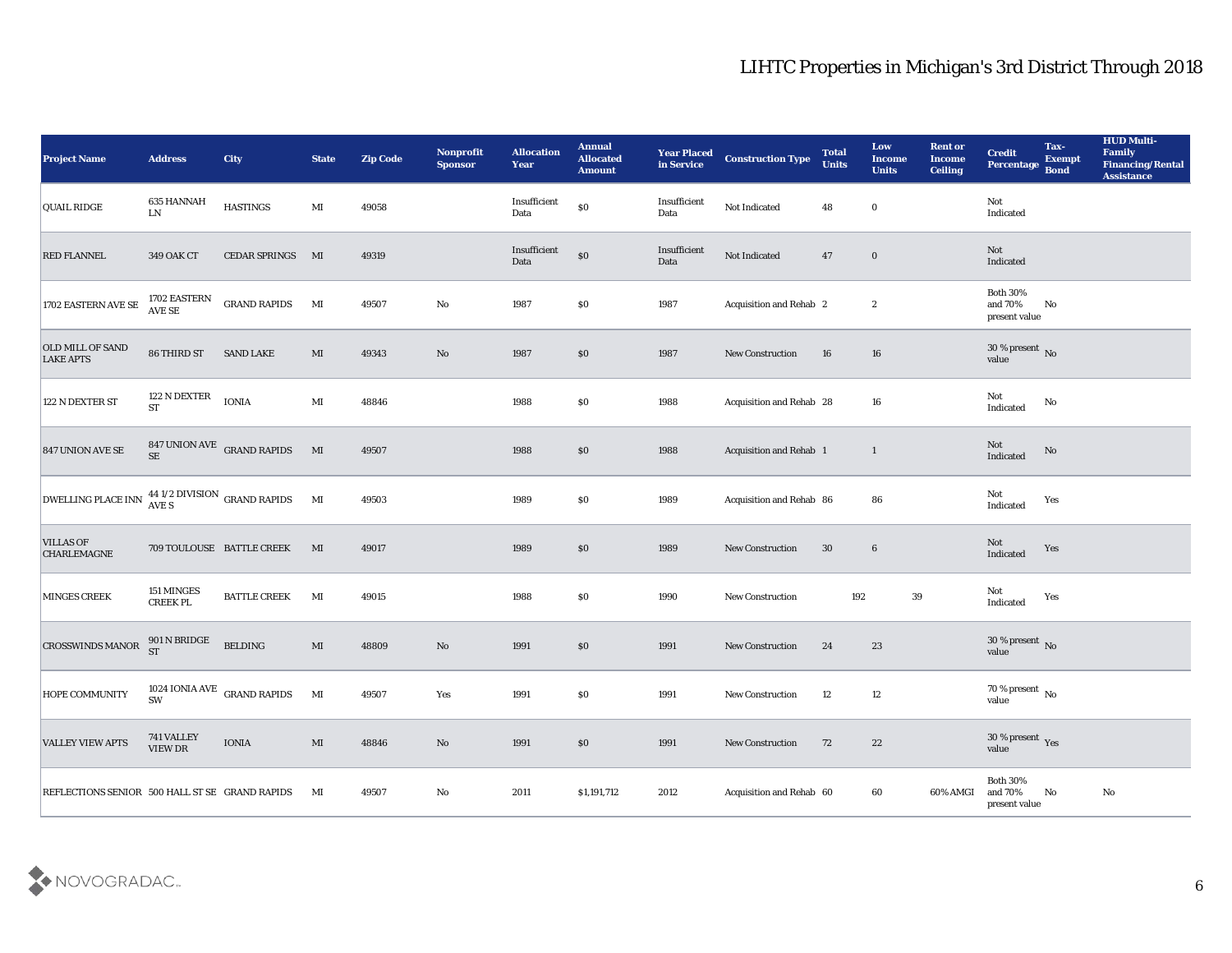| <b>Project Name</b>                                             | <b>Address</b>                                | <b>City</b>                                         | <b>State</b> | <b>Zip Code</b> | Nonprofit<br><b>Sponsor</b> | <b>Allocation</b><br><b>Year</b> | <b>Annual</b><br><b>Allocated</b><br><b>Amount</b> | <b>Year Placed</b><br>in Service | <b>Construction Type</b>  | <b>Total</b><br><b>Units</b> | Low<br><b>Income</b><br><b>Units</b> | <b>Rent or</b><br><b>Income</b><br><b>Ceiling</b> | <b>Credit</b><br>Percentage                 | Tax-<br><b>Exempt</b><br><b>Bond</b> | <b>HUD Multi-</b><br>Family<br><b>Financing/Rental</b><br><b>Assistance</b> |
|-----------------------------------------------------------------|-----------------------------------------------|-----------------------------------------------------|--------------|-----------------|-----------------------------|----------------------------------|----------------------------------------------------|----------------------------------|---------------------------|------------------------------|--------------------------------------|---------------------------------------------------|---------------------------------------------|--------------------------------------|-----------------------------------------------------------------------------|
| <b>SILVER STAR II</b>                                           | <b>44 CLARK RD</b>                            | <b>BATTLE CREEK</b>                                 | MI           | 49037           | No                          | 2012                             | \$1,500,000                                        | 2013                             | <b>New Construction</b>   | 101                          | 100                                  | 60% AMGI                                          | $\frac{70\%}{\text{value}}$ No              |                                      | No                                                                          |
| 205 SOUTH DIVISION<br><b>AVENUE APTS</b>                        | 205 DIVISION<br>AVE S                         | <b>GRAND RAPIDS</b>                                 | MI           | 49503           | No                          | 2012                             | \$897,966                                          | 2013                             | <b>New Construction</b>   | 30                           | $\bf{0}$                             | 60% AMGI                                          | 70 % present $\,$ No $\,$<br>value          |                                      | No                                                                          |
| <b>26 CHERRY STREET</b><br><b>APTS</b>                          | 26 CHERRY ST<br>SW                            | <b>GRAND RAPIDS</b>                                 | M            | 49503           | No                          | 2012                             | \$985,922                                          | 2013                             | <b>New Construction</b>   | 34                           | $\bf{0}$                             | 60% AMGI                                          | 70 % present No<br>value                    |                                      | No                                                                          |
| <b>CENTURY LOFTS</b><br><b>PHASE I</b>                          | <b>40 LOGAN ST</b><br>SW                      | <b>GRAND RAPIDS</b>                                 | MI           | 49503           | No                          | 2012                             | \$1,444,819                                        | 2013                             | Acquisition and Rehab 43  |                              | $\bf{0}$                             | 60% AMGI                                          | $70\,\%$ present $\,$ No value              |                                      | $\rm\thinspace No$                                                          |
| <b>834 LAKE DRIVE</b><br><b>APARTMENTS</b>                      |                                               | 834 LAKE DRIVE GRAND RAPIDS                         | MI           | 49506-0000      | No                          | 2013                             | \$933,974                                          | 2013                             | Acquisition and Rehab 37  |                              | 37                                   | 60% AMGI                                          | <b>Both 30%</b><br>and 70%<br>present value | No                                   | No                                                                          |
| <b>HERKIMER</b><br><b>APARTMENTS-</b><br><b>DIVISION AVENUE</b> | 309 SOUTH<br><b>DIVISION</b><br><b>AVENUE</b> | <b>GRAND RAPIDS</b>                                 | MI           | 49503-0000      | Yes                         | 2012                             | \$1,188,556                                        | 2013                             | Acquisition and Rehab 55  |                              | 55                                   | 60% AMGI                                          | <b>Both 30%</b><br>and 70%<br>present value | No                                   | No                                                                          |
| <b>HERKIMER</b><br>COMMERCE -<br><b>COMMERCE AVENUE</b>         |                                               | $310$ COMMERCE $\:$ GRAND RAPIDS $\qquad$ MI AVENUE |              | 49503-0000      | Yes                         | 2012                             | \$1,401,789                                        | 2013                             | <b>New Construction</b>   | 67                           | 67                                   | 60% AMGI                                          | $70\,\%$ present $\,$ No value              |                                      | No                                                                          |
| <b>240 IONIA AVENUE</b><br><b>APTS</b>                          | 240 IONIA AVE<br>SW                           | <b>GRAND RAPIDS</b>                                 | MI           | 49503           | No                          | 2012                             | \$1,411,759                                        | 2014                             | <b>New Construction</b>   | 40                           | $\bf{0}$                             | 60% AMGI                                          | 70 % present $\sqrt{\ }$ No<br>value        |                                      | No                                                                          |
| <b>STUYVESANT APTS</b>                                          | 401 CHERRY ST<br><b>SE</b>                    | <b>GRAND RAPIDS</b>                                 | M            | 49503           | No                          | 2012                             | \$707,949                                          | 2014                             | Acquisition and Rehab 87  |                              | $\bf{0}$                             | 60% AMGI                                          | <b>Both 30%</b><br>and 70%<br>present value | No                                   | No                                                                          |
| <b>CARRIER CREST APTS</b>                                       |                                               | 205 CARRIER ST $_{\rm GRAND}$ RAPIDS NE             | MI           | 49505           | Yes                         | 1991                             | $\$0$                                              | 1992                             | Acquisition and Rehab 12  |                              | 12                                   |                                                   | <b>Both 30%</b><br>and 70%<br>present value | No                                   |                                                                             |
| LAKEVIEW MEADOWS TERRITORIAL BATTLE CREEK                       | 890<br>RD W                                   |                                                     | MI           | 49015           | No                          | 1992                             | \$0                                                | 1992                             | New Construction          | 52                           | 52                                   |                                                   | 70 % present No<br>value                    |                                      |                                                                             |
| MT MERCY APTS                                                   |                                               | 1425 BRIDGE ST GRAND RAPIDS MI NW                   |              | 49504           | $\mathbf{Yes}$              | 1991                             | $\$0$                                              | 1992                             | Acquisition and Rehab 125 |                              | $125\,$                              |                                                   | $30\,\%$ present $\,$ No value              |                                      |                                                                             |
| PLEASANT PROSPECT<br><b>HOMES I</b>                             |                                               | $832$ LAFAYETTE $\,$ GRAND RAPIDS $\,$ MI AVE SE    |              | 49507           | Yes                         | 1991                             | \$0\$                                              | 1992                             | New Construction          | 30                           | 30                                   |                                                   | $70\,\%$ present $\,$ No value              |                                      |                                                                             |

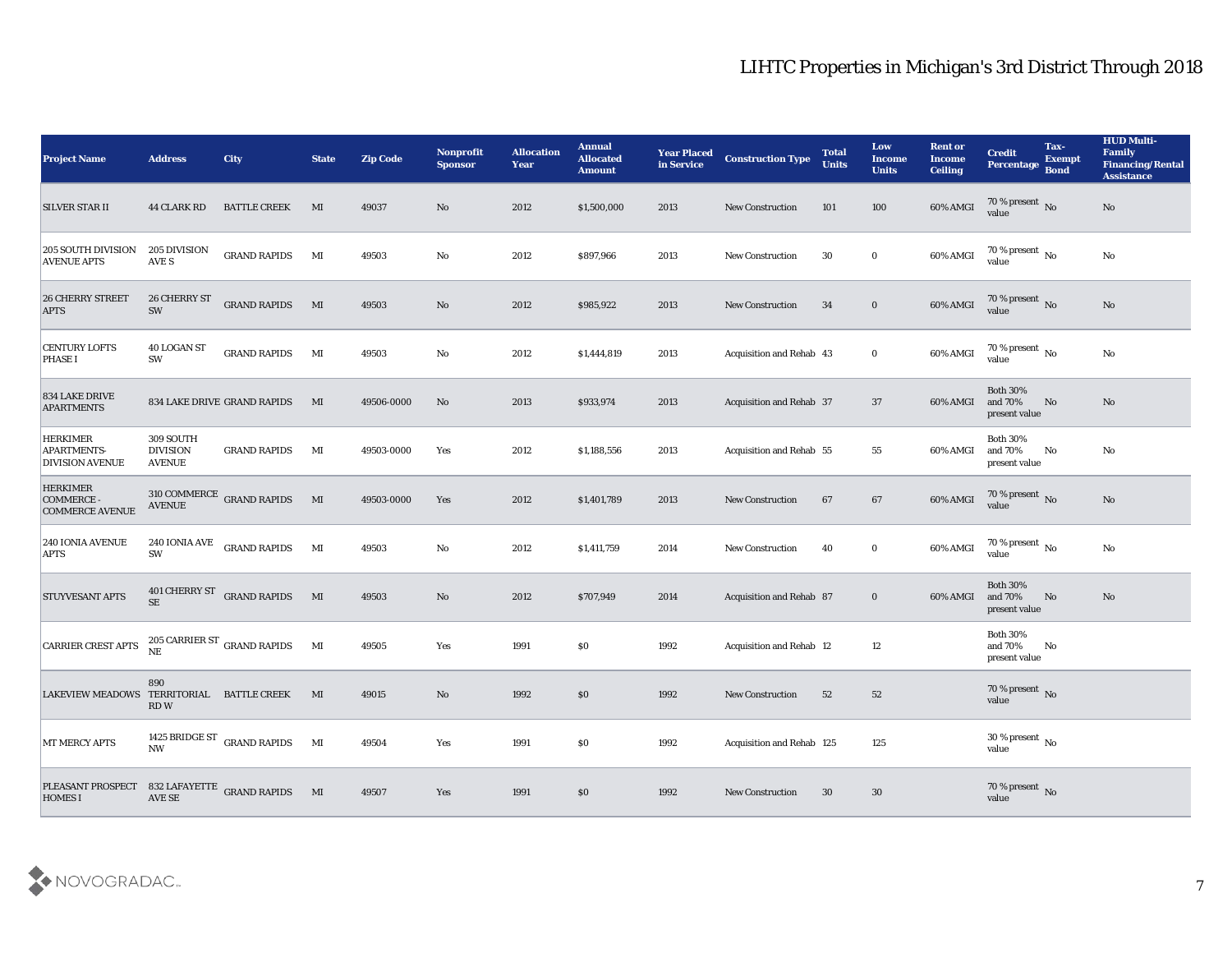| <b>Project Name</b>                                    | <b>Address</b>                                   | <b>City</b>                | <b>State</b> | <b>Zip Code</b> | Nonprofit<br><b>Sponsor</b> | <b>Allocation</b><br><b>Year</b> | <b>Annual</b><br><b>Allocated</b><br><b>Amount</b> | <b>Year Placed</b><br>in Service | <b>Construction Type</b>  | <b>Total</b><br><b>Units</b> | Low<br><b>Income</b><br><b>Units</b> | <b>Rent or</b><br><b>Income</b><br><b>Ceiling</b> | <b>Credit</b><br><b>Percentage</b>     | Tax-<br><b>Exempt</b><br><b>Bond</b> | <b>HUD Multi-</b><br>Family<br><b>Financing/Rental</b><br><b>Assistance</b> |
|--------------------------------------------------------|--------------------------------------------------|----------------------------|--------------|-----------------|-----------------------------|----------------------------------|----------------------------------------------------|----------------------------------|---------------------------|------------------------------|--------------------------------------|---------------------------------------------------|----------------------------------------|--------------------------------------|-----------------------------------------------------------------------------|
| <b>KENT RIDGE</b><br><b>JUNCTION</b>                   | 191 KENTRIDGE $\,$ KENT CITY<br>${\rm D}{\rm R}$ |                            | MI           | 49330           | No                          | 1991                             | \$0                                                | 1993                             | New Construction          | 32                           | 32                                   |                                                   | 30 % present $\,$ No $\,$<br>value     |                                      |                                                                             |
| NASHVILLE PARK APTS 1008 REED ST NASHVILLE             |                                                  |                            | MI           | 49073           | No                          | 1992                             | \$0                                                | 1993                             | <b>New Construction</b>   | 24                           | 24                                   |                                                   | $30\,\%$ present $\,$ No $\,$<br>value |                                      |                                                                             |
| <b>VALLEY VIEW II</b>                                  | 712 VALLEY<br>VIEW DR                            | <b>IONIA</b>               | MI           | 48846           | No                          | 1993                             | \$0                                                | 1993                             | New Construction          | 36                           | 11                                   |                                                   | $30\,\%$ present $\,$ Yes value        |                                      |                                                                             |
| <b>WILLOW CREEK APTS</b><br>(BATTLE CREEK)             |                                                  | 11 WILLOW ST BATTLE CREEK  | MI           |                 | No                          | 1991                             | \$0                                                | 1993                             | New Construction          | 72                           | 72                                   |                                                   | $70\,\%$ present $\,$ No value         |                                      |                                                                             |
| WOODLAND PARK                                          | 170 FLORENCE<br><b>ST</b>                        | <b>WOODLAND</b>            | MI           | 48897           | No                          | 1991                             | \$0                                                | 1993                             | <b>New Construction</b>   | 16                           | 16                                   |                                                   | $30\,\%$ present $\,$ No value         |                                      |                                                                             |
| <b>HOPE COMMUNITY</b><br><b>PHASE II</b>               | 34 ALBANY ST<br>SW                               | <b>GRAND RAPIDS</b>        | $\mathbf{M}$ | 49507           | Yes                         | 1992                             | \$0                                                | 1994                             | <b>New Construction</b>   | 12                           | 12                                   |                                                   | $70\,\%$ present $\,$ No value         |                                      |                                                                             |
| <b>LAKEVIEW MEADOWS</b><br>П                           | 900<br>TERRITORIAL<br>RD W                       | <b>BATTLE CREEK</b>        | MI           | 49015           | No                          | 1993                             | \$0                                                | 1994                             | New Construction          | 59                           | 59                                   |                                                   | $70\,\% \,present \over value$         |                                      |                                                                             |
| <b>WESTMINSTER</b><br><b>MEADOWS</b>                   | <b>AVE NE</b>                                    | 1152 PLYMOUTH GRAND RAPIDS | MI           | 49505           | No                          | 1993                             | \$0                                                | 1994                             | <b>New Construction</b>   | 63                           | 63                                   |                                                   | $70\,\%$ present $\,$ No value         |                                      |                                                                             |
| <b>WILLOW CREEK APTS</b><br>PHASE II (BATTLE<br>CREEK) | 171 WILLOW<br><b>CREEK DR</b>                    | <b>BATTLE CREEK</b>        | MI           | 49015           | No                          | 1994                             | \$0                                                | 1994                             | New Construction          | 18                           | 18                                   |                                                   | $70\,\%$ present $\,$ No value         |                                      |                                                                             |
| <b>AMERICAN HOUSE</b><br>(GRAND RAPIDS)                | 2619<br><b>KALAMAZOO</b><br>AVE SE               | <b>GRAND RAPIDS</b>        | MI           | 49507           | No                          | 1995                             | \$0                                                | 1995                             | <b>New Construction</b>   | 132                          | 40                                   |                                                   | $30\,\%$ present $\,$ Yes value        |                                      |                                                                             |
| <b>HERKIMER HOTEL</b>                                  | 309 DIVISION<br>AVE S                            | <b>GRAND RAPIDS</b>        | MI           | 49503           | No                          | 1993                             | \$0                                                | 1995                             | Acquisition and Rehab 123 |                              | 123                                  |                                                   | 30 % present $_{\rm Yes}$<br>value     |                                      |                                                                             |
| <b>ORCHARD PLACE</b>                                   | 1901 DAWSON<br>$\operatorname{AVE}$ NE           | <b>GRAND RAPIDS</b> MI     |              | 49505           | $\rm\thinspace No$          | 1994                             | $\$0$                                              | 1995                             | <b>New Construction</b>   | 138                          | 138                                  |                                                   | $70\,\%$ present $\,$ No value         |                                      |                                                                             |
| <b>TRADITIONS OF</b><br><b>GRAND RAPIDS</b>            | 2230<br>SE                                       | EASTCASTLE DR GRAND RAPIDS | MI           | 49508           | $\rm\thinspace No$          | 1993                             | \$0                                                | 1995                             | New Construction          | 200                          | 199                                  |                                                   | $70\,\%$ present $\,$ No value         |                                      |                                                                             |

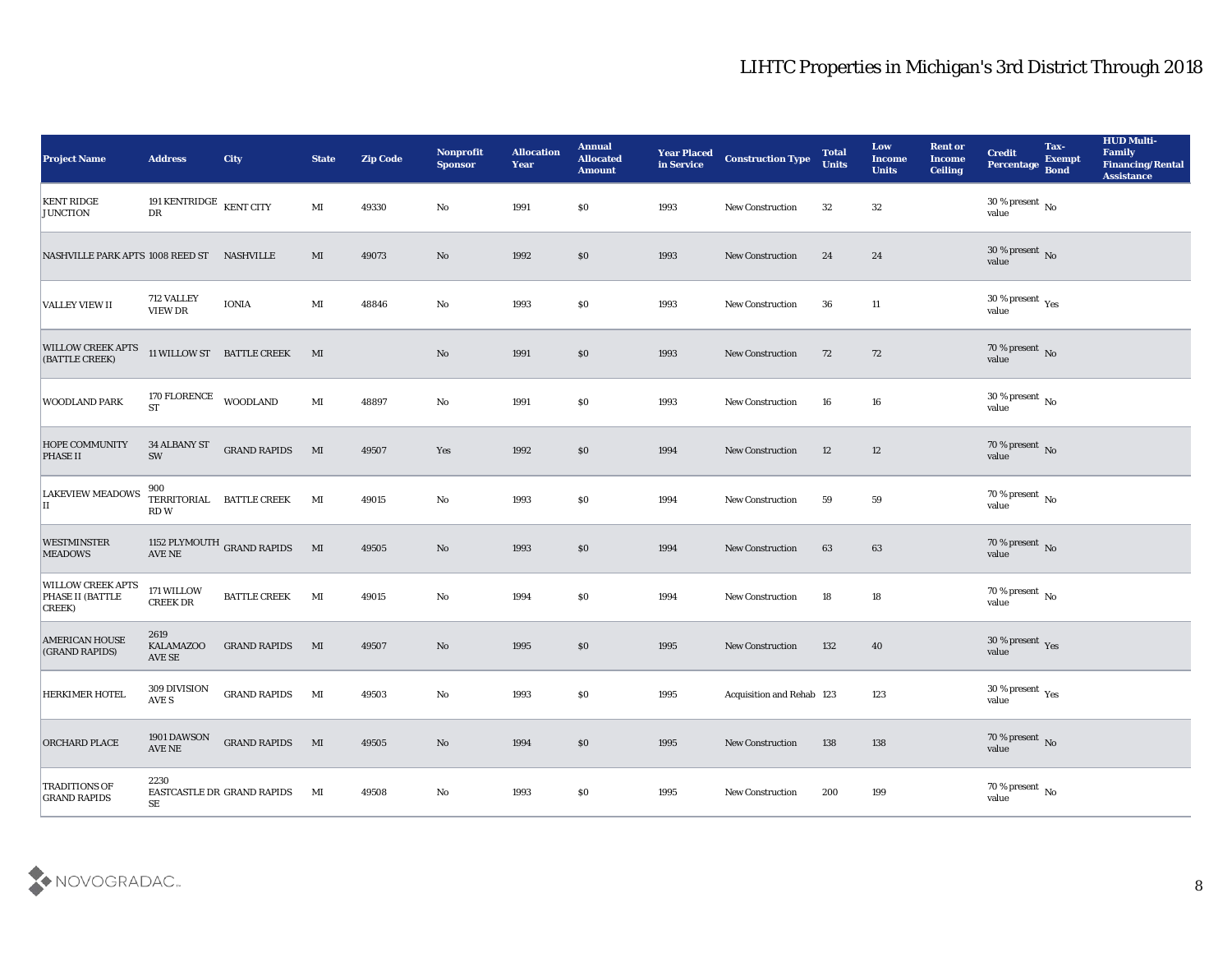| <b>Project Name</b>                                 | <b>Address</b>                  | <b>City</b>                 | <b>State</b>           | <b>Zip Code</b> | Nonprofit<br><b>Sponsor</b> | <b>Allocation</b><br><b>Year</b> | <b>Annual</b><br><b>Allocated</b><br><b>Amount</b> | <b>Year Placed</b><br>in Service | <b>Construction Type</b>                     | <b>Total</b><br><b>Units</b> | Low<br><b>Income</b><br><b>Units</b> | <b>Rent or</b><br><b>Income</b><br><b>Ceiling</b> | <b>Credit</b><br>Percentage                 | Tax-<br><b>Exempt</b><br><b>Bond</b> | <b>HUD Multi-</b><br>Family<br><b>Financing/Rental</b><br><b>Assistance</b> |
|-----------------------------------------------------|---------------------------------|-----------------------------|------------------------|-----------------|-----------------------------|----------------------------------|----------------------------------------------------|----------------------------------|----------------------------------------------|------------------------------|--------------------------------------|---------------------------------------------------|---------------------------------------------|--------------------------------------|-----------------------------------------------------------------------------|
| <b>CAMELOT DUPLEX</b>                               | 3959 CAMELOT<br>DR SE           | <b>GRAND RAPIDS</b>         | MI                     | 49546           | No                          | 1995                             | \$0                                                | 1996                             | <b>New Construction</b>                      | $\mathbf{2}$                 | $\boldsymbol{2}$                     |                                                   | 70 % present No<br>value                    |                                      |                                                                             |
| <b>EASTBROOK APTS</b>                               | 2329<br>DR SE                   | TIMBERBROOK GRAND RAPIDS    | MI                     | 49546           | No                          | 1995                             | \$0                                                | 1996                             | <b>New Construction</b>                      | 54                           | 53                                   |                                                   | 30 % present $_{\rm Yes}$<br>value          |                                      |                                                                             |
| <b>SOUTHTOWN SQUARE</b>                             | 413 HALL<br><b>STREET SE</b>    | <b>GRAND RAPIDS</b>         | MI                     | 49507-0000      | No                          | 2013                             | \$1,052,973                                        | 2014                             | <b>New Construction</b>                      | 44                           | 44                                   | 60% AMGI                                          | 70 % present<br>value                       |                                      | Yes                                                                         |
| <b>345 STATE STREET</b><br><b>APARTMENTS</b>        | 345 STATE<br><b>STREET SE</b>   | <b>GRAND RAPIDS</b>         | MI                     | 49503           | No                          | 2014                             | \$1,183,982                                        | 2015                             | <b>New Construction</b>                      | 34                           | 28                                   | 60% AMGI                                          | 70 % present $\,$ No $\,$<br>value          |                                      | No                                                                          |
| PLEASANT PROSPECT<br><b>HOMES III</b>               | <b>TBD</b>                      | <b>GRAND RAPIDS</b>         | MI                     | 49506           | No                          | 2013                             | \$1,185,765                                        | 2015                             | <b>Both New Construction 90</b><br>and $A/R$ |                              | 90                                   | 60% AMGI                                          | <b>Both 30%</b><br>and 70%<br>present value | No                                   | No                                                                          |
| <b>LINCOLNSHIRE</b><br><b>TOWNHOMES</b><br>(ALBION) | 900-912 BOYD<br><b>DRIVE</b>    | <b>ALBION</b>               | MI                     | 49224-0000      | No                          | 2014                             | \$250,491                                          | 2015                             | Acquisition and Rehab 81                     |                              | 80                                   | 60% AMGI                                          | 30 % present $\gamma_{\rm e s}$<br>value    |                                      | Yes                                                                         |
| <b>CRESTON PLAZA -</b><br><b>PHASE I</b>            | 1014 CLANCY<br><b>AVENUE NE</b> | <b>GRAND RAPIDS</b>         | MI                     | 49503-0000      | No                          | 2013                             | \$1,340,646                                        | 2015                             | <b>New Construction</b>                      | 50                           | 50                                   | 60% AMGI                                          | 70 % present<br>value                       |                                      | No                                                                          |
| <b>CRESTON PLAZA</b><br><b>PHASE II</b>             | 1014 CLANCY<br><b>AVENUE NE</b> | <b>GRAND RAPIDS</b>         | MI                     | 49503-0000      | No                          | 2013                             | \$1,043,956                                        | 2015                             | <b>New Construction</b>                      | 50                           | 50                                   | 60% AMGI                                          | 70 % present<br>value                       |                                      | No                                                                          |
| <b>KLINGMAN LOFTS</b><br><b>PHASE I</b>             |                                 | 400 IONIA AVE. GRAND RAPIDS | MI                     | 49503-0000      | No                          | 2013                             | \$1,500,000                                        | 2015                             | <b>Acquisition and Rehab 41</b>              |                              | 41                                   | 60% AMGI                                          | 70 % present<br>value                       |                                      | No                                                                          |
| KLINGMAN LOFTS PHA! 400 IONIA AVE. GRAND RAPIDS     |                                 |                             | MI                     | 49503-0000      | No                          | 2013                             | \$1,500,000                                        | 2015                             | <b>Acquisition and Rehab</b>                 | 42                           |                                      | 42 60% AMGI                                       | 70 % present<br>value                       |                                      | No                                                                          |
| MARSH RIDGE (I & II)                                | 470 MARSH<br><b>RIDGE DR NW</b> | <b>GRAND RAPIDS</b>         | MI                     | 49504-0000      | No                          | 2015                             | \$259,732                                          | 2016                             | Acquisition and Rehab 150                    |                              | 119                                  | 60% AMGI                                          | 30 % present Yes<br>value                   |                                      | No                                                                          |
| BRETON VILLAGE GREE $_{\rm SE}^{2305}$ BURTON       |                                 | <b>GRAND RAPIDS</b>         | $\mathbf{M}\mathbf{I}$ | 49506-0000      | No                          | 2017                             | \$468,794                                          | 2016                             | Acquisition and Rehab 162                    |                              | 162                                  | 60% AMGI                                          | 30 % present<br>value                       |                                      | Yes                                                                         |
| STONEBROOK TOWNHC STONEBROOK GRAND RAPIDS           | 1880<br><b>DRIVE</b>            |                             | MI                     | 49505-0000      | No                          | 2014                             | \$420,383                                          | 2016                             | Acquisition and Rehab 150                    |                              | 102                                  | 60% AMGI                                          | 30 % present<br>value                       |                                      | No                                                                          |